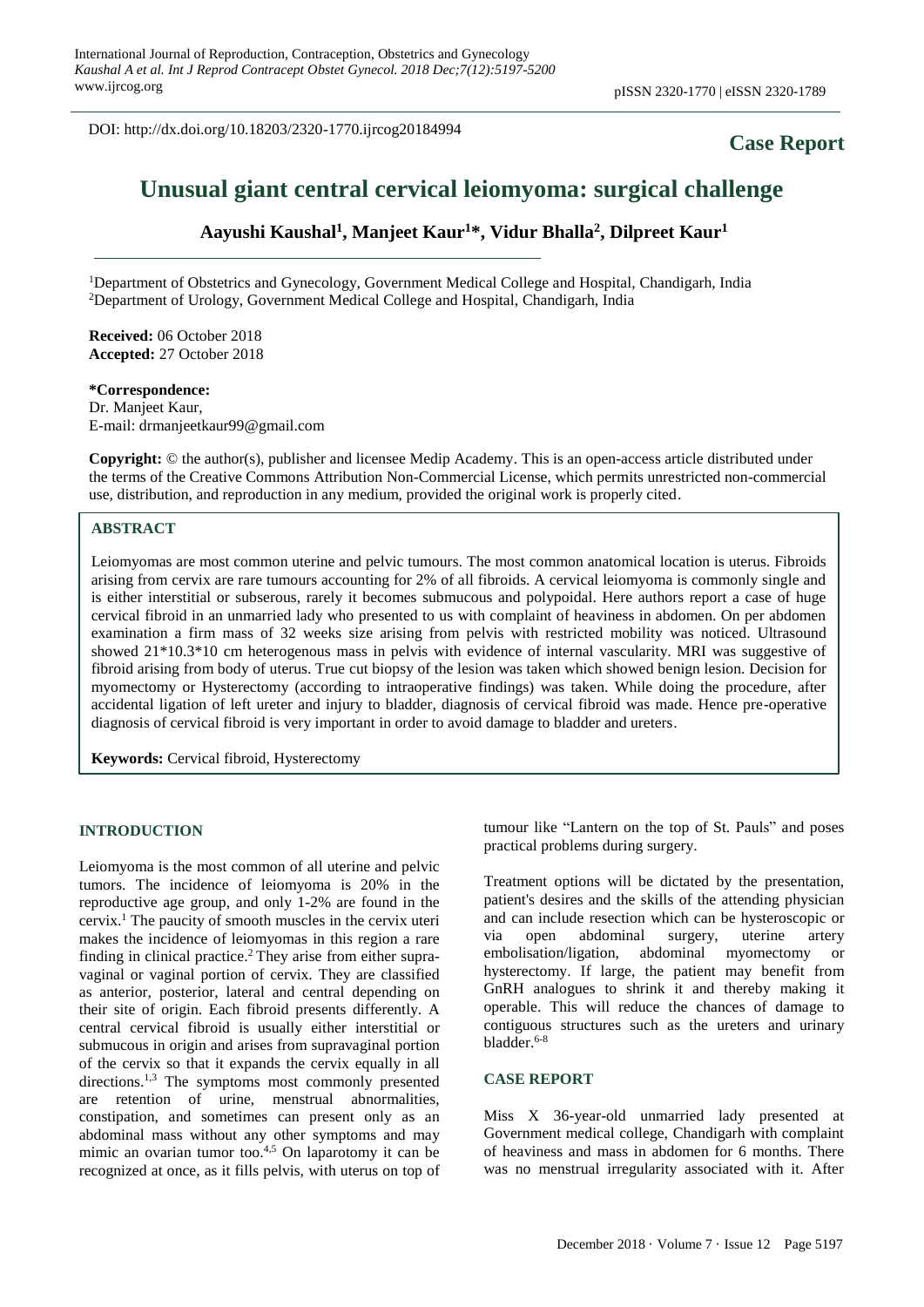taking consent of the patient her examination was carried out. On Physical examination she was anaemic and hypertensive. On per abdomen examination a firm mass of 32 weeks size arising from pelvis with restricted mobility was noticed. Digital Rectal examination showed a clean anal verge with normal sphincteric tone. The examining gloved finger felt the same mass protruding into the anterior rectal wall, but the rectal mucosa was preserved. The examining finger was soiled with wellformed stool.

Ultrasound showed 21\*10.3\*10 cm heterogenous mass in pelvis with evidence of internal vascularity. Uterus and bilateral ovaries were not separately visualized. MRI Scan was done with the following report: uterus was almost completely replaced by a large well defined heterogenous altered signal lesion measuring 20.9\*18.1\*10.7 cm. It showed relatively low signal in T1 as well as T2 images s/o fibroid. Multiple interspersed T2 signal was seen within the lesion suggestive of cystic changes. Thin continuous T2 hypointense capsule was seen along the periphery of the lesion. The uterine myometrium was possibly stretched along the anteroinferior aspect of the lesion s/o lesion arising from body of uterus. The UB was compressed and displaced anteriorly. The pelvic bowel loops, soft tissues and vascular structures were displaced peripherally by the lesion. Ovaries could not be identified separately.

True cut biopsy of the lesion was taken. It showed a tumour composing of interlacing fascicles and bundle of smooth muscle cells with no significant mitosis suggestive of spindle cell tumour. She was counselled for myomectomy and total abdominal hysterectomy if the need arises according to intraperative findings. Due to financial constraints, she did not receive prescribed gonadotropin-releasing hormone analogue. However, she took mifepristone for three months.

smooth, round, regular, highly vascular with smooth upper border of mass. No uterine musculature could not be made anywhere. Bilateral tubes and ovaries were attached to upper part of mass. Bilateral round ligaments were highly stretched. Finally, decision for hysterectomy was taken. Round ligaments were cut clamped and ligated. While proceeding further during surgery, further clamps were applied. Bladder was highly pulled up. To open uterovesical fold, transverse incision was given high up after identifying loose fold of peritoneum. Bladder was further pushed down. Then opening of bladder was suspected and confirmed. Bilateral ureters were traced again, and left ureter was found to be already cut and ligated. Right ureter was intact (Figure 1) and rising from the pelvis towards the mass. Integrity was checked by putting infant feeding tube retrograde. Mass was reexamined, small stretched uterus was now seen sitting on the top of this mass (Figure 2). Diagnosis of cervical fibroid was made.



**Figure 2: Typical lantern on Paul appearance.**



**Figure 1: Right sided ureter (intact).**

At laparotomy large mass was filling the whole abdominal cavity. On gross examination mass was huge, Hysterectomy was completed. With the help of urologist, bilateral ureteric stenting (Figure 3) was done (right sided ureteric stenting done prophylactically).



**Figure 3: DJ stenting being done.**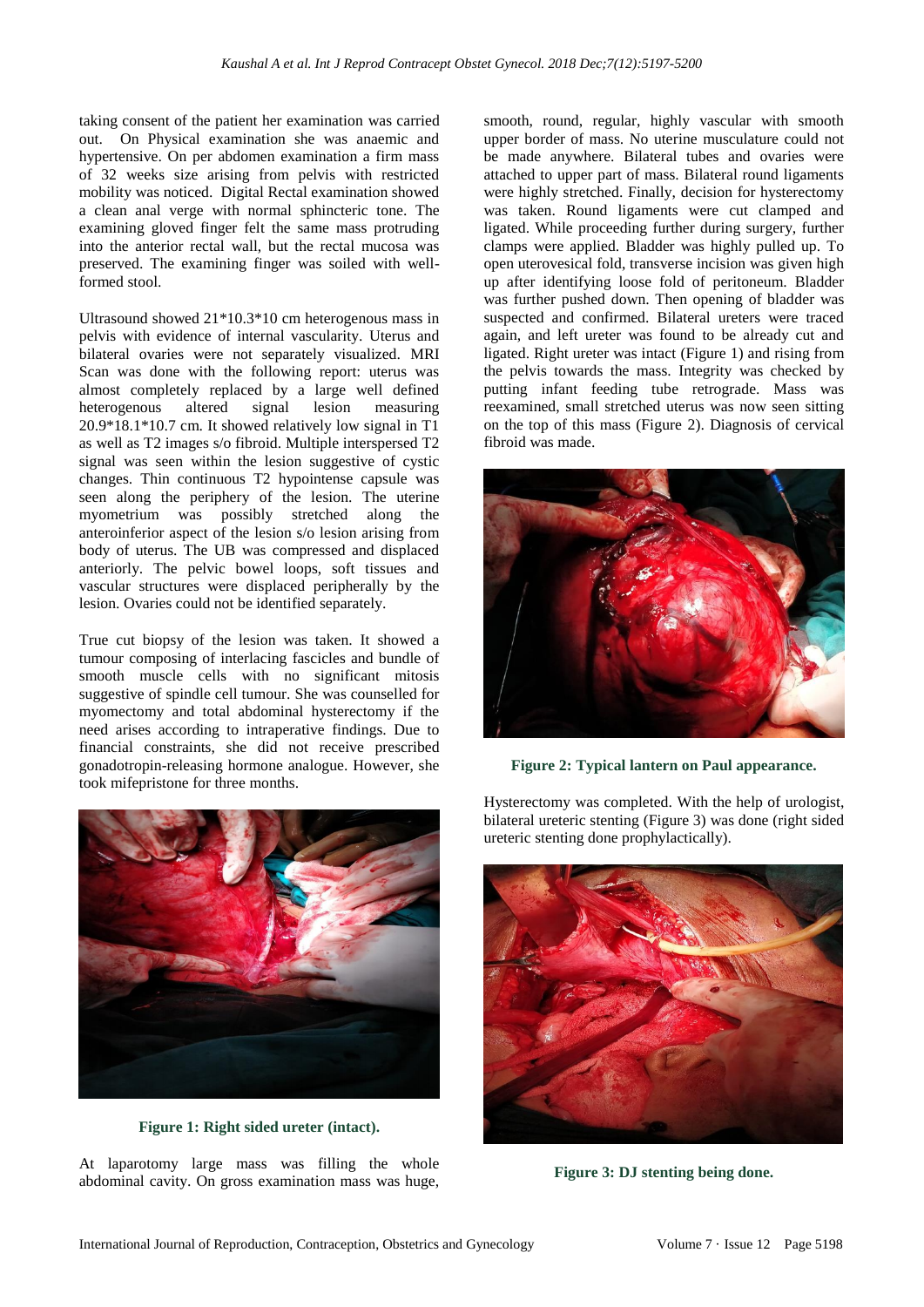As there was defect of 8-10 cm of left ureter, so it was repaired by forming BOARI'S flap (Figure 4) and bladder repair was done.



**Figure 4: Creation of BOARI'S flap.**

Foley's catheter and intra-abdominal drain were kept in situ. Postoperative period was uneventful. Drain was removed on  $7<sup>th</sup>$  day. Foley's catheter on  $21<sup>st</sup>$  day and stents after 6weeks and patient was discharged without any residual complications. On gross examination the mass (4.6 kg) lied in place of cervix and uterus was found perched on top of the mass. Cut section revealed a firm mass with whorled appearance and pseudocapsule (Figure 5). Histo-pathological examination confirmed the diagnosis of cervical fibroid.



**Figure 5: Cut section of cervical fibroid (4.6 kg).**

# **DISCUSSION**

Uterine leiomyoma is the most common indication of hysterectomy. Isolated cervical fibromyoma with intact uterus is not frequent. Huge cervical fibroids are uncommon. They are classified as: anterior, posterior, lateral, central and multiple. Their incidence increases with age in women in the reproductive age group This is due to their dependence on the hormone oestrogen. The symptoms depend on the type. Anterior fibroid undermines the bladder while posterior compresses the rectum against sacrum. Lateral cervical fibroid burrows out into the broad ligament and expands it. The relation to the ureter is important. The ureter and uterine are always be extracapsular, lateral and posterior. 9,10 Central fibroid expands the cervix equally in all directions. Upon opening the abdominal cavity, a central cervical myoma can be recognized at once because the cavity of the pelvis is more or less filled by a tumor, elevated on the top of which is the uterus like the lantern on the top of St. Paul's. <sup>10</sup> Pre-operative diagnosis of cervical fibroid is very important .If proper pre-operative diagnosis is not made then accidental ligation of ureters and injury are bladder can occur. The operation for removal of cervical fibroid is hysterectomy, but it can be difficult, and may at times be an extremely formidable undertaking. The problems encountered during hysterectomy for cervical fibroid are: the uterine vessels-distortion of normal anatomy; bladder is pulled up; ureter distortion. Therefore, more chances of injury to ureter, bladder and uterine vessels. 11,12

In present case diagnosis of cervical fibroid was made after accidental injury to left sided ureter and bladder. On the basis of ultrasound and MRI reports diagnosis of fibroid of body of uterus was made. Hence if preoperative diagnosis of cervical fibroid had been made, iatrogenic injury to these structures would have been prevented.

# **CONCLUSION**

Authors conclude that proper preoperative evaluation, preparation and knowledge of altered anatomical structures are important for performing hysterectomy for cervical fibroid.

*Funding: No funding sources Conflict of interest: None declared Ethical approval: Not required* 

# **REFERENCES**

- 1. Bhatla N. Tumours of the corpus uteri. In: Jeffcoates Principles of Gynaecology. 5<sup>th</sup> ed. London: Arnold Publisher; 2001:470.
- 2. Anna K, Avi BS, Martin LP. Benign disorders of the uterine cervix. In: De Cherney AH, Nathan I, eds. Current Diagnosis and Treatment in Obstetrics and Gynecology.  $10^{th}$  ed. USA: McGraw Hill Companies; 2007:623-638.
- 3. Tiltman AJ. Leiomyoma of uterine cervix: A study of frequency. Int J Gynaecol. 1998;17:231-4.
- 4. Suneja A, Taneja A, Guleria K, Yadav P, Agarwal N. Incarcerated procidentia due to cervical fibroid: An unusual presentation. Aust N Z J Obstet Gynaecol. 2003;43:252-3.